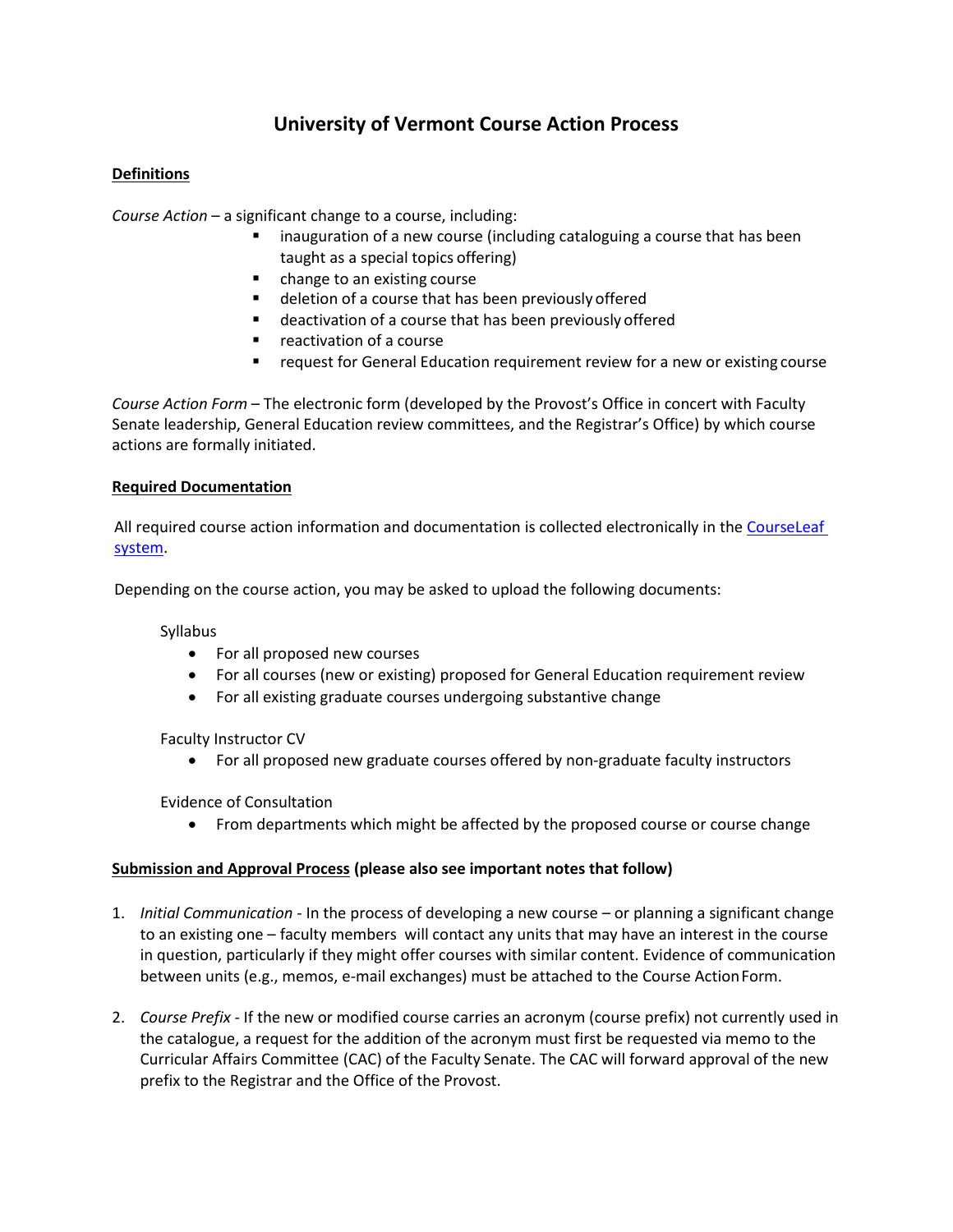3. *Unit Level Review and Approval* - The Course Action Form and supporting materials are reviewed and approved by:



If a course is housed (cross-listed) in multiple units, it must be reviewed and approved at all levels, by all units.

- 4. *Submission*  All approved Course Action Forms and supporting materials are submitted electronically by the initiator for review and approval at all levels.
- 5. *General Education and Graduate College Executive Committee Review As appropriate, the* electronic CourseLeaf system will route the Course Action Forms and supporting materials to the appropriate committees for review and approval. In the event of an unfavorable review by a committee, the form will be "rolled back" to the initiating department with an explanation of the negative decision, and, if appropriate, a request for revision.
- 6. *Public Comment & Conclusion*  The Office of the Provost will regularly notify all chairs, deans and faculty that proposed Course Action Forms are available for review at a publicly accessible web site. After two weeks, if there have been no objections, the course actions will be sent to the Registrar's Office for inclusion in the University Course Listing and the next published Catalogue. Valid reasons for objecting to a proposed course action include, for example, overlap between the content of a new or changed course and one offered by another unit, or a perceived adverse effect on one program by a proposed course change in another. In the event objections are raised about a specific course action, the Provost's Office will be notified and the departments and programs involved should meet and attempt to resolve the issue amongst themselves. If the conflict cannot be resolved to the satisfaction of all involved, then the Provost's Office will refer the issue to the Faculty Senate Curricular Affairs Committee for resolution. Results of the Curricular Affairs Committee's decision will be reported to the Provost's Office and the departments or programs in question.